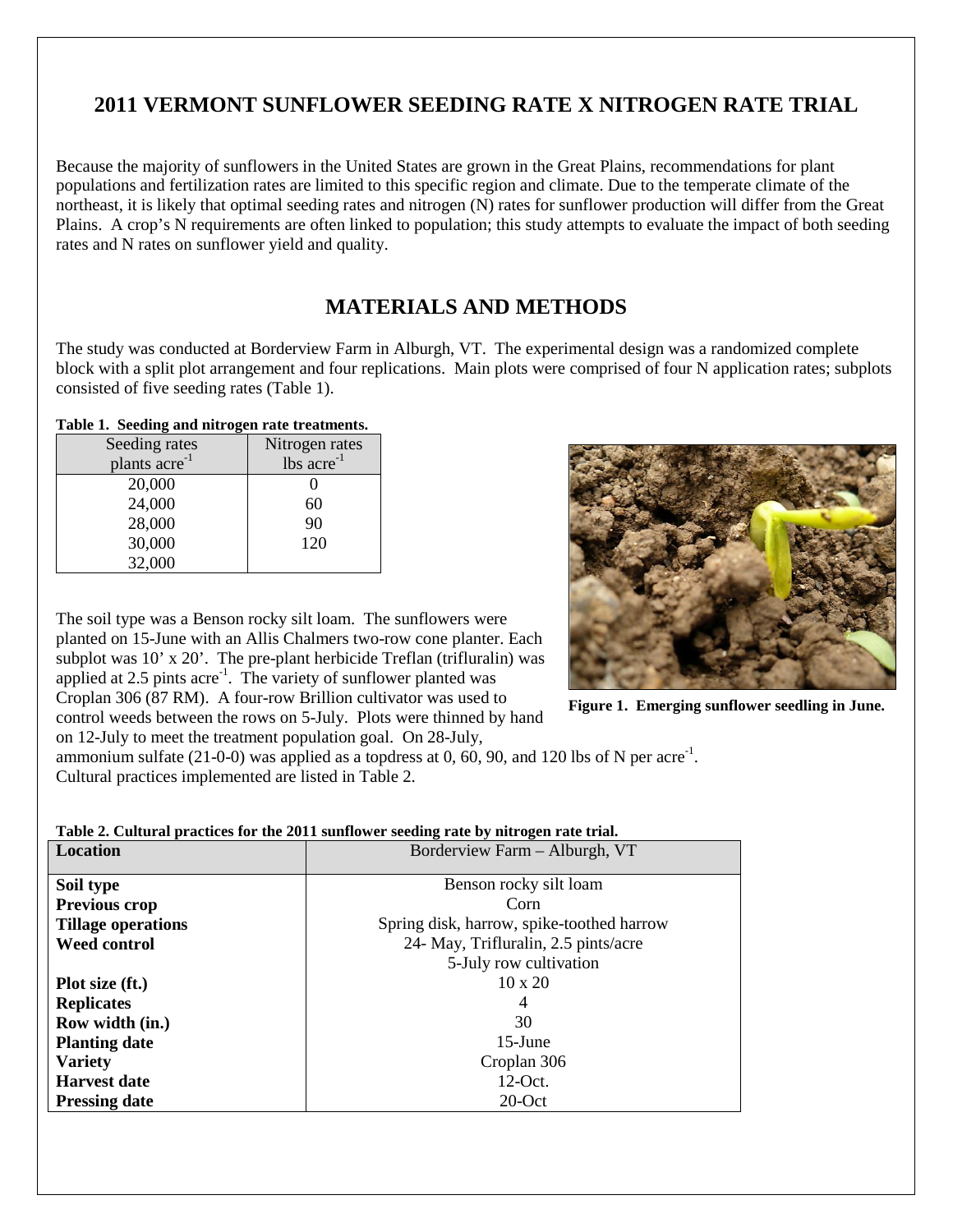Prior to harvest, each plot was evaluated for height, head width, white mold incidence, lodging, and bird damage. Plants were examined for signs of white mold (*Sclerotinia sclerotiorum*) at three locations: on the sunflower head, along the stalk, and at the base. White mold has been known to contribute to lodging, plant rot, and decreased seed and oil yields in the Northeast. Bird damage was estimated using guidelines provided by North Dakota State University Extension, based on the estimated percentage of bird-pecked or missing seeds on a sampled number of whole sunflower heads.



**Figure 2. Kern Kraft KK40 press.**

Plots were harvested on 12-October with an Almaco SPC50 plot combine with a 5' head equipped with sunflower pans. At harvest, test weight and seed moisture were determined for each plot with a Berckes Test Weight Scale and a Dickey-John M20P moisture meter. Seeds were cleaned with a Clipper fanning mill to remove debris and plant material. Oil from each seed sample was extruded on 20-October with a Kern Kraft KK40 oil press, and oil content was measured (Figure 2). The average moisture level at the time of pressing seeds was 4.8%, which is lower than the recommended level of 6 to 10%.

All data was analyzed using a mixed model analysis where replicates were considered random effects and treatments were fixed effects. The LSD procedure was used to separate cultivar means when the F-test was significant  $(P< 0.10)$ .

Variations in yield and quality can occur because of variations in genetics, soil, weather, and other growing conditions. Statistical analysis makes it possible to determine whether a difference among treatments is real or whether it might have occurred due to other variations in the field. All data was analyzed using a mixed model analysis where replicates were considered random effects. At the

bottom of each table a LSD value is presented for each variable (e.g. yield). Least Significant Differences (LSD's) at the 10% level (0.10) of probability are shown. Where the difference between two treatments within a column is equal to or greater than the LSD value at the bottom of the column, you can be sure in 9 out of 10 chances that there is a real difference between the two values. Treatments listed in bold had the top performance in a particular column; treatments that did not perform significantly lower than the top-performer in a particular column are indicated with an asterisk. In the

example at right, treatment A is significantly different from treatment C but not from treatment B. The difference between A and B is equal to 400, which is less than the LSD value of 500. This means that these treatments did not differ in yield. The difference between A and C is equal to 650, which is greater than the LSD value of 500. This means that the yields of these treatments were significantly different from one another.

| <b>Variety</b> | Yield |
|----------------|-------|
| A              | 1600* |
| B              | 1200* |
|                | 950   |
| LSD(0.10)      | 500   |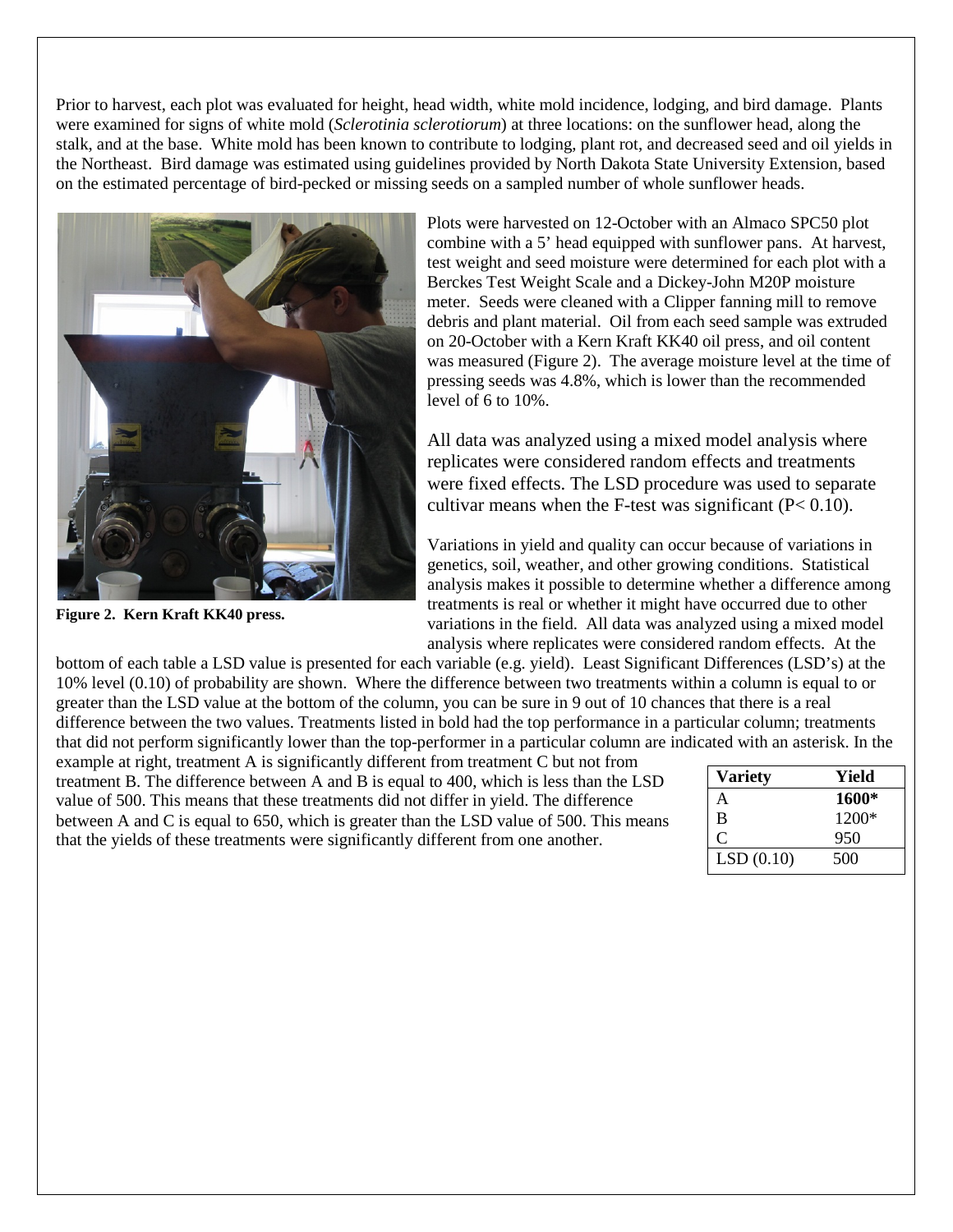# **RESULTS**

Weather information was collected from a station in close proximity to Borderview Farm in Alburgh, VT, and data is summarized in Table 3. The 2011 growing season was wetter than normal, with very heavy precipitation in the spring and fall. However, the months of June and July were close to average in rainfall, and average temperatures were near normal. There were an accumulated 3,886 Growing Degree Days (GDDs) at a base temperature of 44°F, 544 more GDDs than the 30-year average.

| May  | June | July                                                                       | August  | September | October |
|------|------|----------------------------------------------------------------------------|---------|-----------|---------|
| 58.7 | 67.1 | 74.4                                                                       | 70.4    | 63.8      | 51.5    |
| 2.1  | 1.3  | 3.3                                                                        | 1.6     | 5.8       | 4.5     |
|      |      |                                                                            |         |           |         |
| 8.67 | 3.52 | 3.68                                                                       | 10.23   | 5.56      | 2.68    |
| 5.35 | 0.09 | $-0.29$                                                                    | 6.38    | 2.10      | 0.10    |
|      |      |                                                                            |         |           |         |
| 454  | 716  | 942                                                                        | 749     | 591       | 434     |
| 63.6 | 62.1 | 104                                                                        | $-26.3$ | 98.6      | 242     |
|      |      | $\pm$ Average temperature for August-October is taken from Burlington, VT. |         |           |         |

#### **Table 3. Summarized weather data for 2011 – Alburgh, VT.**

\* Precipitation for May-July is taken from Burlington, VT.

Based on National Weather Service data from cooperative observation stations in South Hero. Historical averages are for 30 years of data (1971-2000).

#### *Seeding Rate x Nitrogen Rate Interactions*

There was a significant interaction between seeding rate and nitrogen rate for sunflower head width, lodging, and bird damage in this experiment. These interactions indicate that sunflower seeding rate responds differently across nitrogen rates for these measurements. However, the interaction between seeding rate and nitrogen rate was difficult to interpret from a biological perspective. More data would need to be collected to help further identify if this interaction is agriculturally meaningful to farmers and sunflower production. It does appear that at low N rates and seeding rates there is less bird damage, less lodging, and larger head widths. As N rate and seeding rates increase, the data becomes less clear and it is difficult to interpret the impact that these rates have on sunflower growth characteristics.

#### *Impact of Seeding Rate*

The impact of seeding rate on plant stand characteristics was evaluated immediately prior to harvest (Table 4). There was no significant difference among seeding rates in plant height. Head width did vary by seeding rate, with the widest seed heads (5.9 inches) observed at the lowest seeding rate (20,000 plants acre<sup>-1</sup>). The smallest head width (4.5 inches) was in the most densely-seeded plots (32,000 plants acre<sup>-1</sup>). Figure 4 shows the impact of seeding rate on head width. The incidence of white mold, which ranged from an average 1.6% (in the form of base rot) to 4.5% (in the form of stalk rot), did not vary significantly by seeding rate.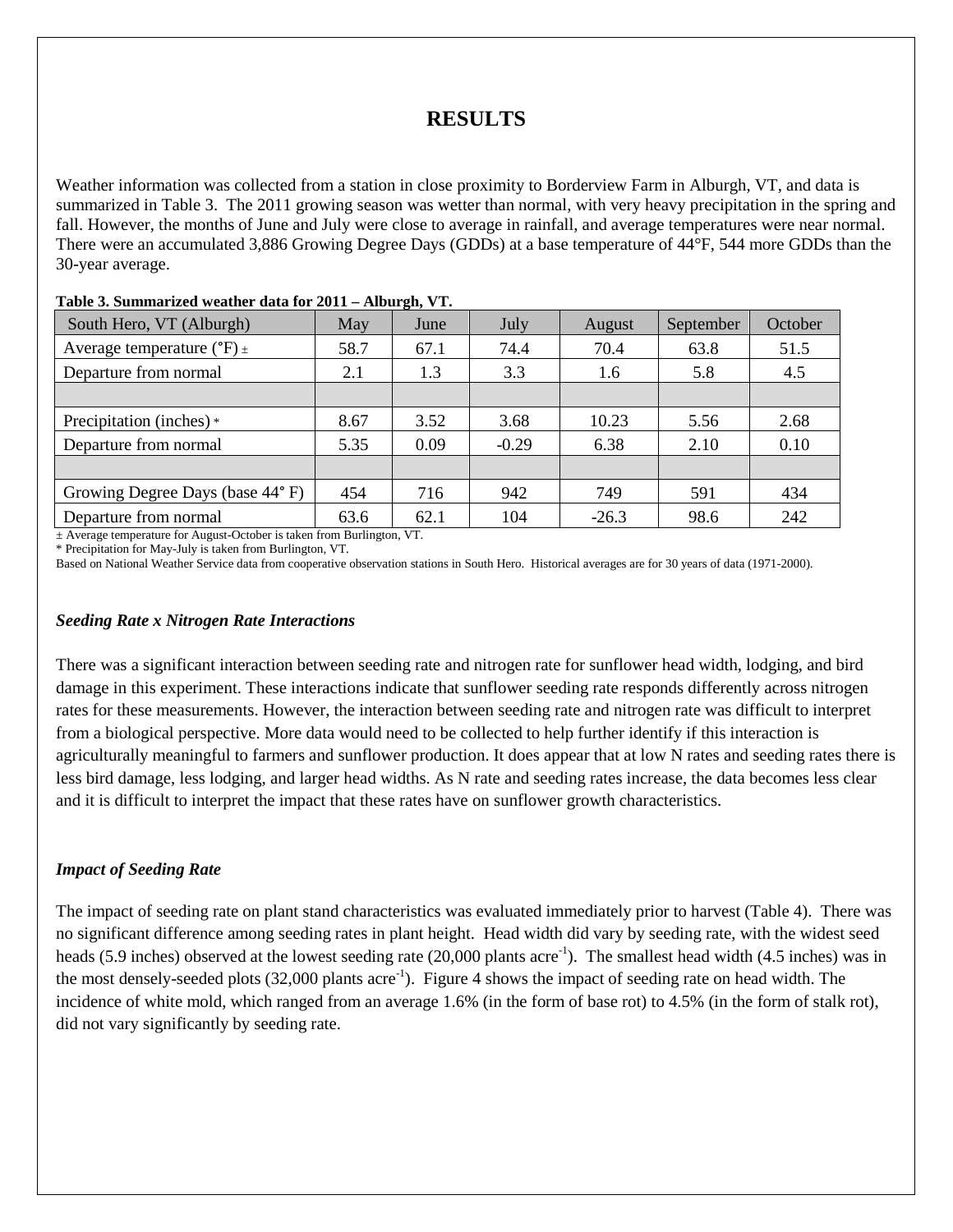|  |  |  | Table 4. Impact of seeding rate on plant and yield characteristics. |
|--|--|--|---------------------------------------------------------------------|
|--|--|--|---------------------------------------------------------------------|

| Seeding<br>rate  | Height | Head<br>width |                 | White mold incidence    |                 | Lodging | Bird<br>damage | Seed<br>vield                 | Harvest<br>moisture | Test<br>weight                     | Oil<br>content |                               | Oil yield            |
|------------------|--------|---------------|-----------------|-------------------------|-----------------|---------|----------------|-------------------------------|---------------------|------------------------------------|----------------|-------------------------------|----------------------|
| plants $ac^{-1}$ | inches | inches        | Head<br>rot $%$ | <b>Stalk</b><br>rot $%$ | Base<br>rot $%$ | %       | %              | $\text{lbs}$ ac <sup>-1</sup> | $\%$                | $\frac{1}{2}$ lbs bu <sup>-1</sup> | %              | $\text{lbs}$ ac <sup>-1</sup> | $\text{gal ac}^{-1}$ |
| 20000            | 52.7   | $5.9*$        | 3.1             | 3.8                     | 2.5             | 3.1     | $1.4*$         | 3666*                         | 16.5                | 27.6                               | 29.3           | 1065                          | 140                  |
| 24000            | 53.3   | 5.3           | 2.5             | 5.6                     | 2.5             | 8.1     | $2.7*$         | 3080                          | 17.1                | 28.0                               | 30.9           | 936                           | 123                  |
| 28000            | 54.7   | 4.9           | 4.4             | 5.0                     | 0.6             | 8.1     | 3.8            | 3362*                         | 15.1                | 27.3                               | 33.0           | 1098                          | 144                  |
| 30000            | 55.9   | 5.0           | 3.8             | 3.1                     | 1.3             | 9.4     | 4.1            | 3341*                         | 15.5                | 27.8                               | 29.5           | 966                           | 127                  |
| 32000            | 54.8   | 4.5           | 4.4             | 5.0                     | 1.3             | 10.0    | 4.8            | 3014                          | 14.6                | 27.8                               | 31.2           | 952                           | 125                  |
| <b>LSD</b>       |        |               |                 |                         |                 |         |                |                               |                     |                                    |                |                               |                      |
| (0.10)           | NS     | 0.3           | <b>NS</b>       | NS                      | <b>NS</b>       | NS.     | 2.1            | 386                           | NS                  | <b>NS</b>                          | <b>NS</b>      | NS                            | <b>NS</b>            |
| Trial            |        |               |                 |                         |                 |         |                |                               |                     |                                    |                |                               |                      |
| Mean             | 54.3   | 21.4          | 3.6             | 4.5                     | 1.6             | 7.8     | 3.3            | 3293                          | 15.7                | 27.7                               | 30.8           | 1003                          | 131                  |

Treatments indicated in bold had the top observed performance.

\* Treatments indicated with an asterisk did not perform significantly lower than the top-performing treatment in a particular column.

NS – No significant difference was determined between treatments.



**Figure 4. Impact of seeding rate on head width of sunflowers.** *Treatments with the same letter did not differ significantly from one another (p=0.10).*

There was no significant difference among seeding rates for the percentage of lodged plants. The estimated amount of bird damage to the sunflower crop was significantly different by seeding rate. The lowest amount of damage (1.4%) was observed at the 20,000 plants acre-1 seeding rate, though this was not significantly lower than the bird damage in 24,000 plants acre<sup>-1</sup>. The greatest amount of damage (4.8%) was in the treatment with 32,000 plants acre<sup>-1</sup> (Figure. 5).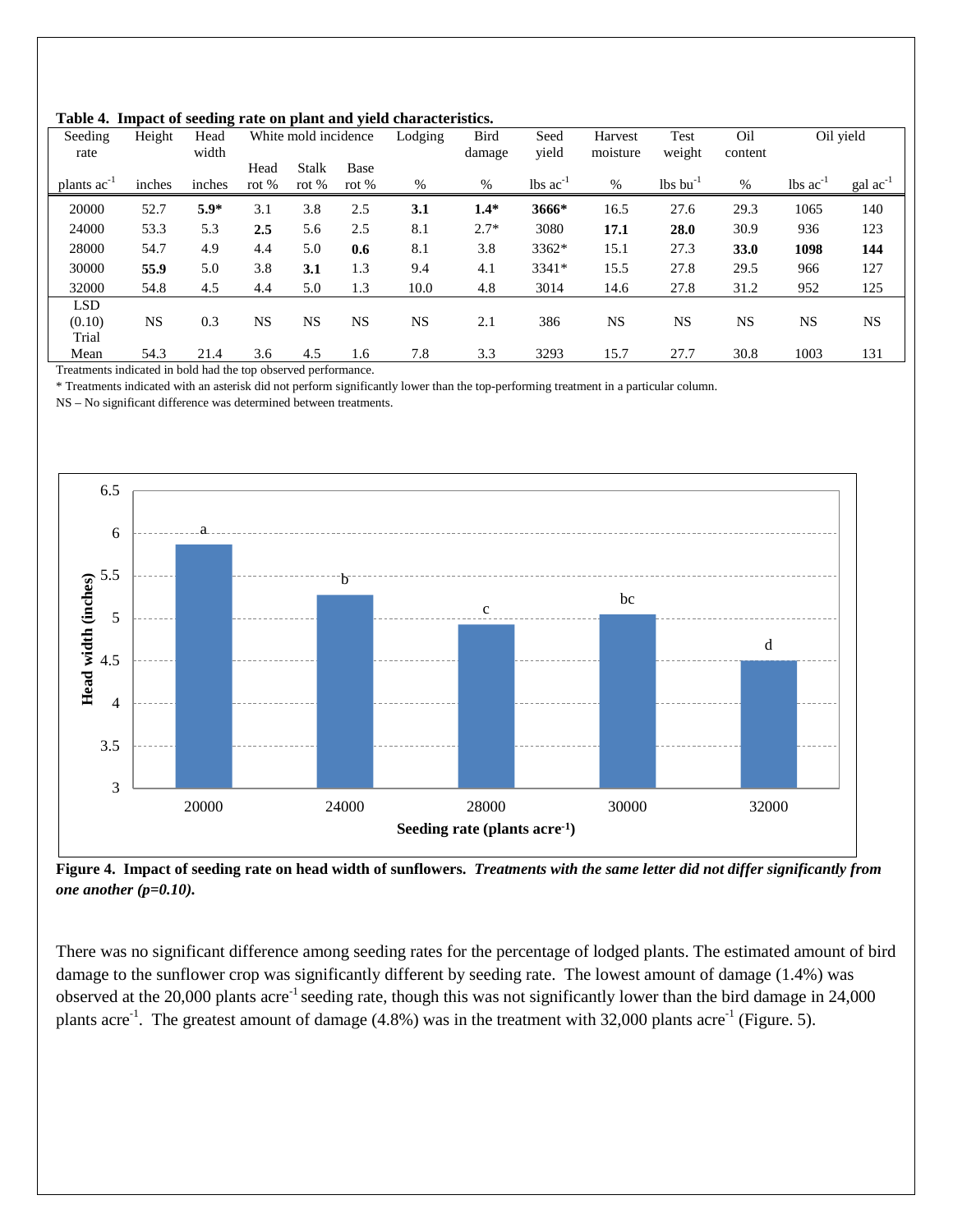

**Figure 5. Impact of seeding rate on bird damage in sunflowers.** *Treatments with the same letter did not differ significantly (p=0.10).*

Seed yield differed by seeding rate, with the highest yield  $(3,666 \text{ lbs acre}^{-1})$  in the 20,000 plants acre<sup>-1</sup> treatment (Table 4; Figure. 6). This was not significantly higher than yields from the 28,000 or 30,000 plants per acre treatments. Average seed yield for the study was 3,293 lbs acre<sup>-1</sup>. Oil yields did not differ significantly by seeding rate. The average oil yield for the study was 131 gals acre<sup>-1</sup> (Table 4). Oil content did not vary significantly by seeding rate (trial average,  $30.8\%$ ).



**Figure 6. Impact of seeding rate on seed and oil yields.** *Treatments with the same letter did not differ significantly in seed yield (p=0.10). Oil yield did not vary significantly by treatment.*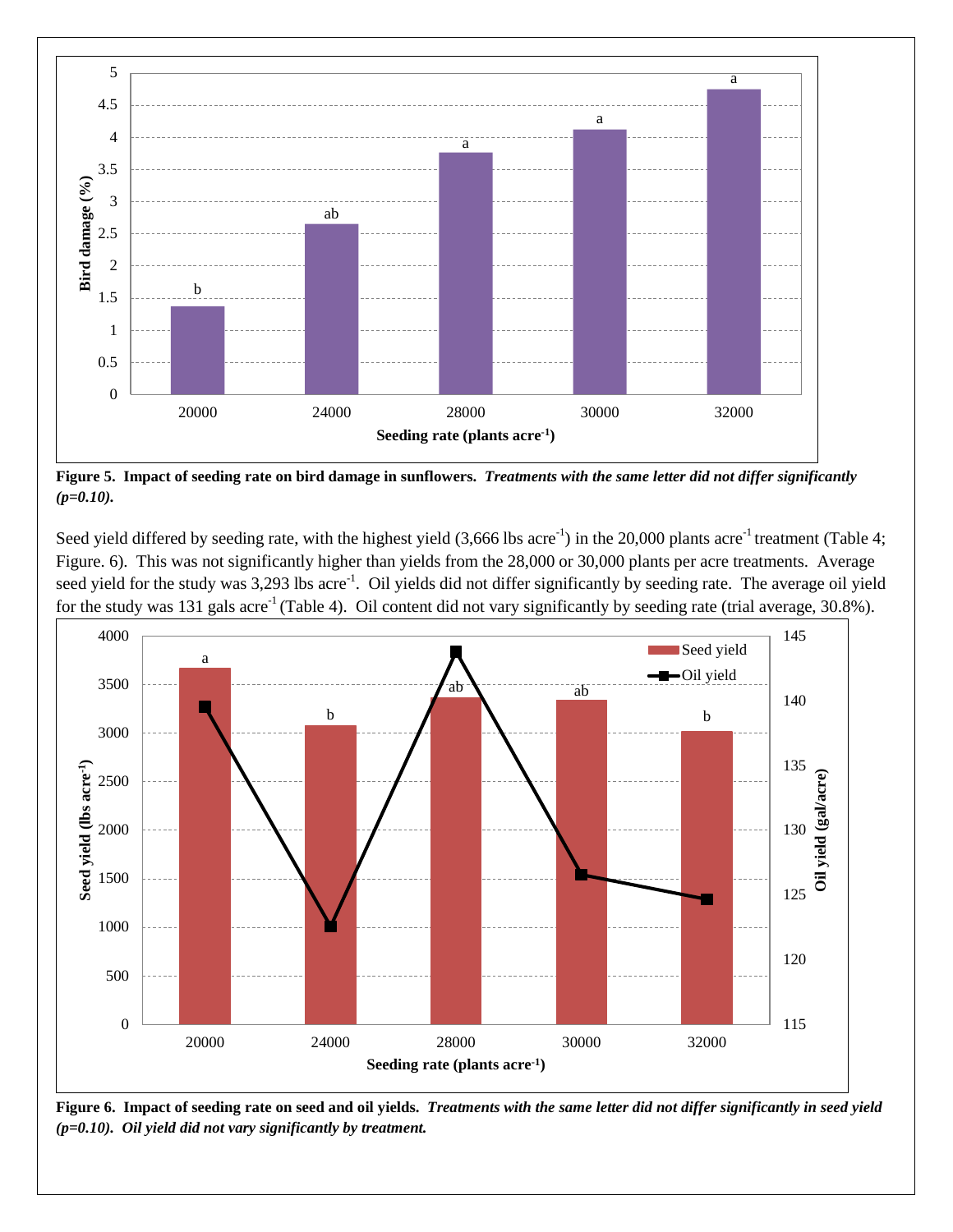### *Impact of Nitrogen Fertilizer Rate*

Nitrogen application rate did not significantly impact height and head width of sunflower plants (Table 5). White mold incidence on sunflower heads or stalks did not vary by N rate. However, there was a significant difference by N rate in the incidence of base rot. The least amount of white mold base rot was observed in the 90 or 120 lbs N acre<sup>-1</sup> treatment. Lodging varied by N rate and was lowest in plots receiving  $0 \text{ lb N}$  acre<sup>-1</sup>. Bird damage was also significantly lowest in the treatment with 0 lbs N acre<sup>-1</sup> (Figure. 6).

| Nitrogen<br>rate              | Height    | ີ<br>Head<br>width |                 | White mold incidence    |               | Lodging | Bird<br>damage | Seed<br>vield                 | Harvest<br>moisture | Test<br>weight                     | Oil<br>content |                               | Oil yield            |
|-------------------------------|-----------|--------------------|-----------------|-------------------------|---------------|---------|----------------|-------------------------------|---------------------|------------------------------------|----------------|-------------------------------|----------------------|
| $\text{lbs}$ ac <sup>-1</sup> | inches    | inches             | Head<br>rot $%$ | <b>Stalk</b><br>rot $%$ | Base<br>rot % | %       | %              | $\text{lbs}$ ac <sup>-1</sup> | $\%$                | $\frac{1}{2}$ lbs bu <sup>-1</sup> | $\%$           | $\text{lbs}$ ac <sup>-1</sup> | $\text{gal ac}^{-1}$ |
| $\mathbf{0}$                  | 52.8      | 5.1                | 3.5             | 4.5                     | 3.0           | $2.0*$  | $1.8*$         | 3105                          | $18.0*$             | $28.3*$                            | 33.0           | 1006                          | 132                  |
| 60                            | 55.0      | 5.1                | 5.0             | 4.0                     | 2.0           | 10.5    | 4.9            | 3195                          | 14.1                | 27.0                               | 30.2           | 950                           | 124                  |
| 90                            | 54.6      | 5.2                | 3.0             | 4.5                     | $1.5*$        | 7.0     | $3.6*$         | 3322                          | 16.0                | $28.0*$                            | 29.7           | 1009                          | 132                  |
| 120                           | 54.7      | 5.1                | 3.0             | 5.0                     | $0.0*$        | 11.5    | $3.1*$         | 3549                          | 14.9                | $27.5*$                            | 30.2           | 1048                          | 137                  |
| <b>LSD</b>                    |           |                    |                 |                         |               |         |                |                               |                     |                                    |                |                               |                      |
| (0.10)                        | <b>NS</b> | <b>NS</b>          | NS              | <b>NS</b>               | 2.0           | 4.3     | 1.9            | <b>NS</b>                     | 1.6                 | 0.7                                | <b>NS</b>      | <b>NS</b>                     | <b>NS</b>            |
| Trial                         |           |                    |                 |                         |               |         |                |                               |                     |                                    |                |                               |                      |
| Mean                          | 54.3      | 21.4               | 3.6             | 4.5                     | 1.6           | 7.8     | 3.3            | 3293                          | 15.7                | 27.7                               | 30.8           | 1003                          | 131                  |

| Table 5. Impact of nitrogen rate on selected plant and yield characteristics. |  |  |  |  |  |
|-------------------------------------------------------------------------------|--|--|--|--|--|
|-------------------------------------------------------------------------------|--|--|--|--|--|

\* Treatments indicated with an asterisk did not perform significantly lower than the top-performing treatment in a particular column. Bold indicates top performer. NS – No significant difference was determined between treatments.

Seed yields did not differ significantly by N rate, but the highest yield was in the heaviest-fertilized treatment, 120 lbs N acre<sup>-1</sup> (3549 lbs seed acre<sup>-1</sup>) (Table 5). The moisture at harvest was significantly higher in the treatment with 0 lbs N acre<sup>-1</sup>. Test weight was significantly different by N rate, and the greatest test weight was in the treatment without N fertilizer (28.3 lbs per bushel). This was not significantly higher than the test weights for treatments fertilized with 90 or 120 lbs N acre<sup>-1</sup>. Oil content and yield was not significantly different according to N rate.

### **DISCUSSION**

Overall, seed yields were higher in this trial than in other 2011 sunflower trials at the same location. The trial average was 3,293 lbs per acre, almost three times greater than the average yield from UVM Extension's 2011 Sunflower Variety Trial. This increased yield could have been due to the later planting date and adequate soil conditions at the time of germination. Because of the late planting date of this trial, the sunflowers reached physiological maturity later than the peak bird migration season; therefore plots in this trial were not covered with tobacco and grape netting as they had been in previous seasons. Further research to document optimal sunflower planting dates for the region are necessary to understand bird predation. While seed and oil yields were high, the average oil content of harvested seeds (30.8%) was relatively low, perhaps because of low moisture contents (4.8% average) at the time of pressing seed samples.

Seeding rates had little impact on the crop stand characteristics of the trial, though head width decreased significantly as seeding rates increased. Plant height did not differ significantly by seeding rate. This was unexpected since most crops tend to grow taller in height as seeding rates are elevated. Bird damage was most severe (4.8%) in the highest seeding rate treatments (32,000 plants acre<sup>-1</sup>), suggesting perhaps that birds congregated in plots with higher populations, where they might find more readily available food. The seed yield was also significantly impacted by seeding rates, with highest yields of 3,666 lbs acre<sup>-1</sup> in the lowest seeding rate treatment of 20,000 plants acre<sup>-1</sup>. This suggests that higher seeding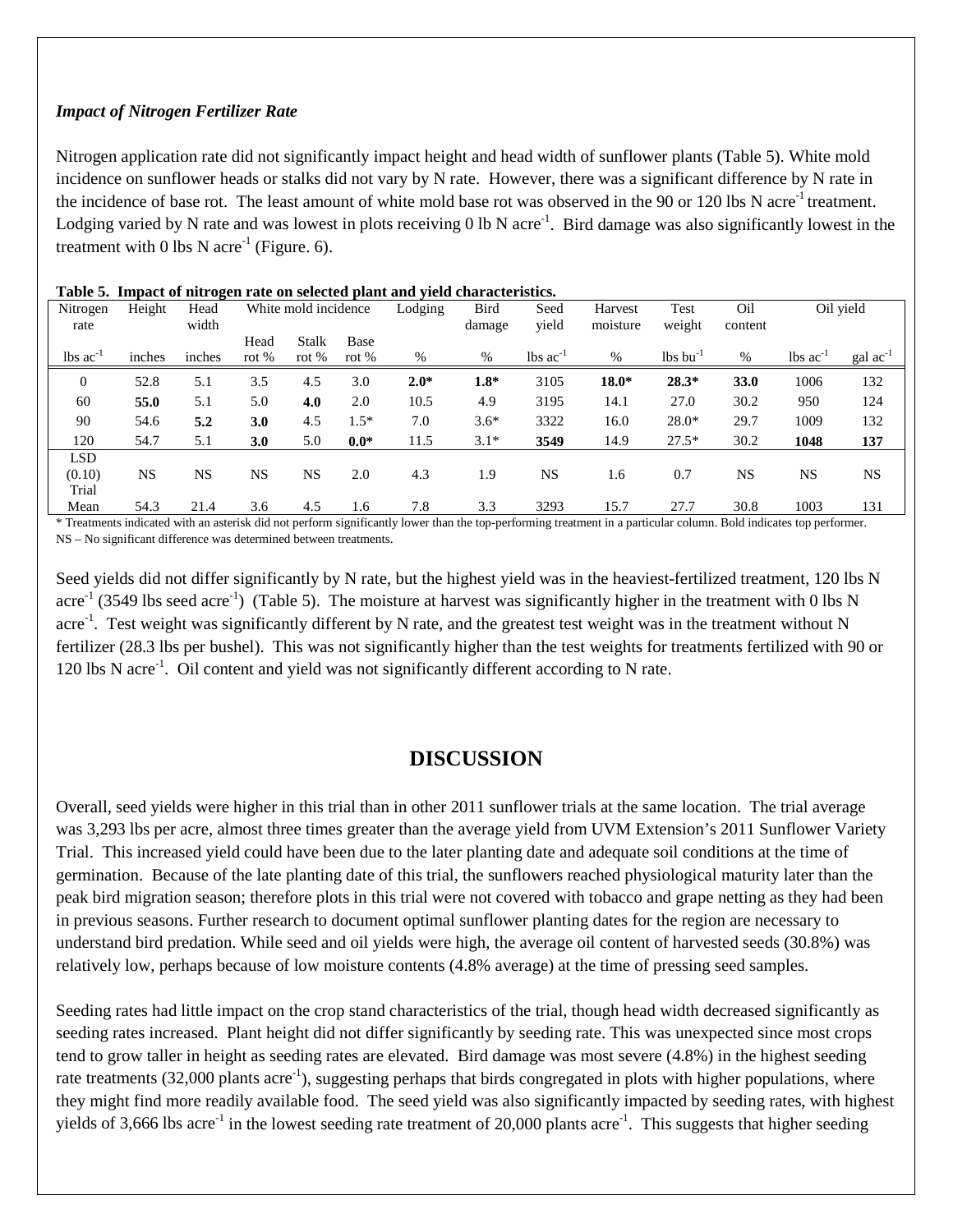rates do not necessarily yield greater amounts of sunflower seed. This has obvious implications on seed costs and can have an impact on overall farm viability.

Nitrogen rates had a slightly different impact on overall characteristics and yields of sunflowers in this study. The only significant differences in crop stand characteristics by nitrogen rate were in white mold base rot (lowest in the treatment fertilized with 120 lbs N per acre), lodging (lowest in the unfertilized treatment), and bird damage (lowest in the unfertilized treatment). There were no significant differences in seed yield, oil yield, or oil content by nitrogen rate, though yields were higher in treatments fertilized with 120 lbs N per acre. Other studies have linked high N rates with increase white mold incidence in sunflowers and other susceptible crops. High rates of N can also weaken crop stems and cause lodging. It is unclear why bird damage would increase with higher N rates. Although not significant, plant heights tended to be taller with higher N rates. Birds may be more drawn to taller plants and hence cause greater damage. Overall, it does appear that residual soil N rates need to be determined for sunflower fields. This is important so that N applications are reasonable and over-application does not occur, resulting in higher disease, lodging, and bird damage.

Results of this study show that seeding rates and nitrogen rates can have an impact on the quality and yield of a sunflower crop. In 2011, in contrast to years past, low seeding rates and high fertilization rates tended to produce the highest seed yields. However, there was no significant impact on oil yields by either population or fertilization, and only a significant difference in seed yield by seeding rate. There are many other factors that contribute to overall seed and oil yields. It is important to remember that, though interesting and indicative of agronomic patterns, the data presented here is from one season and one location only. More research should be reviewed before making decisions about sunflower production.

## **ACKNOWLEDGEMENTS**

UVM Extension would like to thank Roger Rainville and the staff at Borderview Farm for their generous help with this research trial, as well as the Vermont Sustainable Jobs Fund for helping to fund the research. We would like to recognize Chantel Cline, Amber Domina, Laura Madden, Savanna Kittell-Mitchel, and Katie Blair for their help with data collection and entry. This information is presented with the understanding that no product discrimination is intended and no endorsement of any product mentioned, nor criticism of unnamed products, is implied.